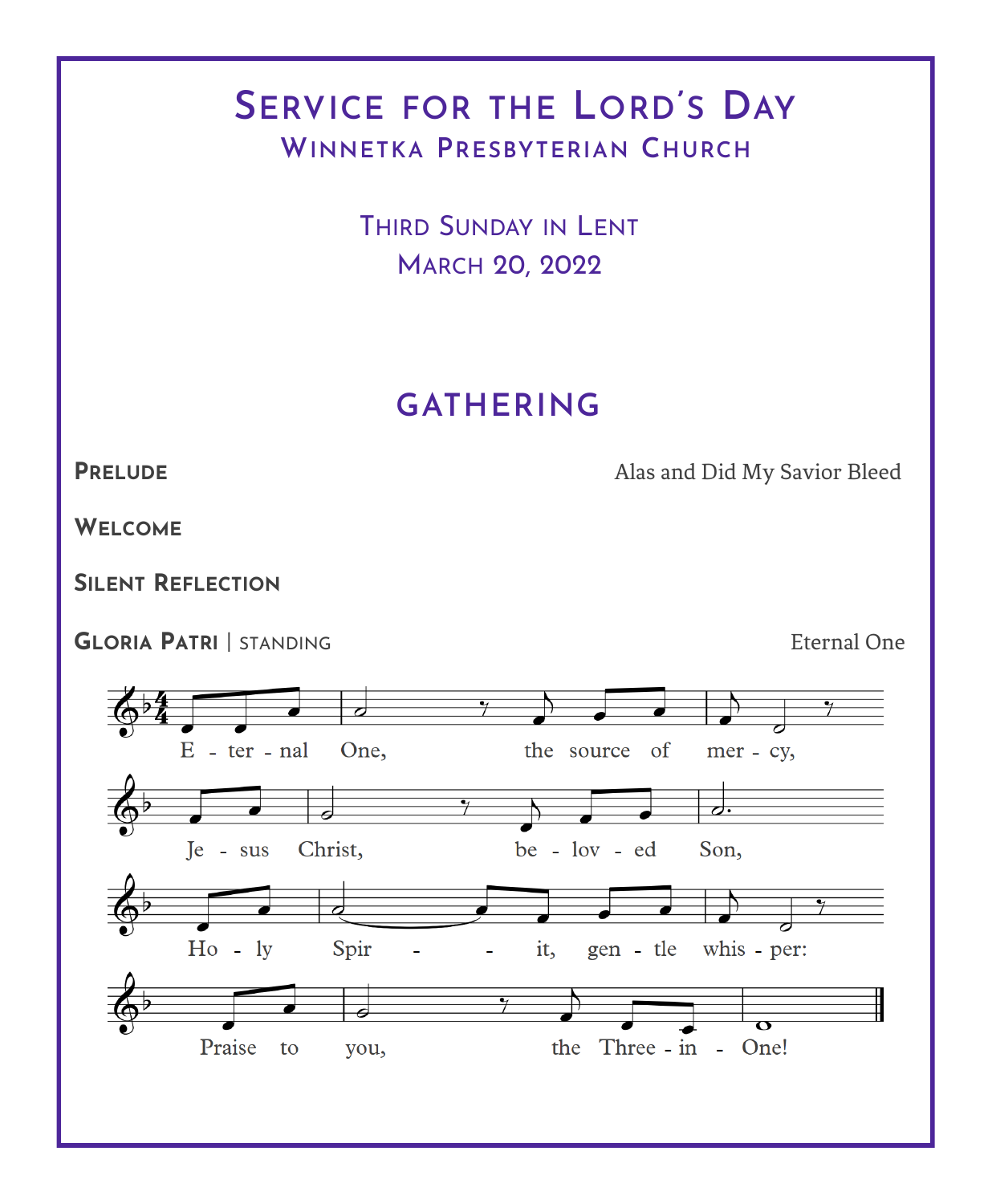Come now all who thirst

and drink the water of life.

Come now all who hunger

### and be filled with good things.

Come now all who seek

#### and be warmed by the fire of love.

**HYMN** | STANDING There's a Wideness in God's Mercy

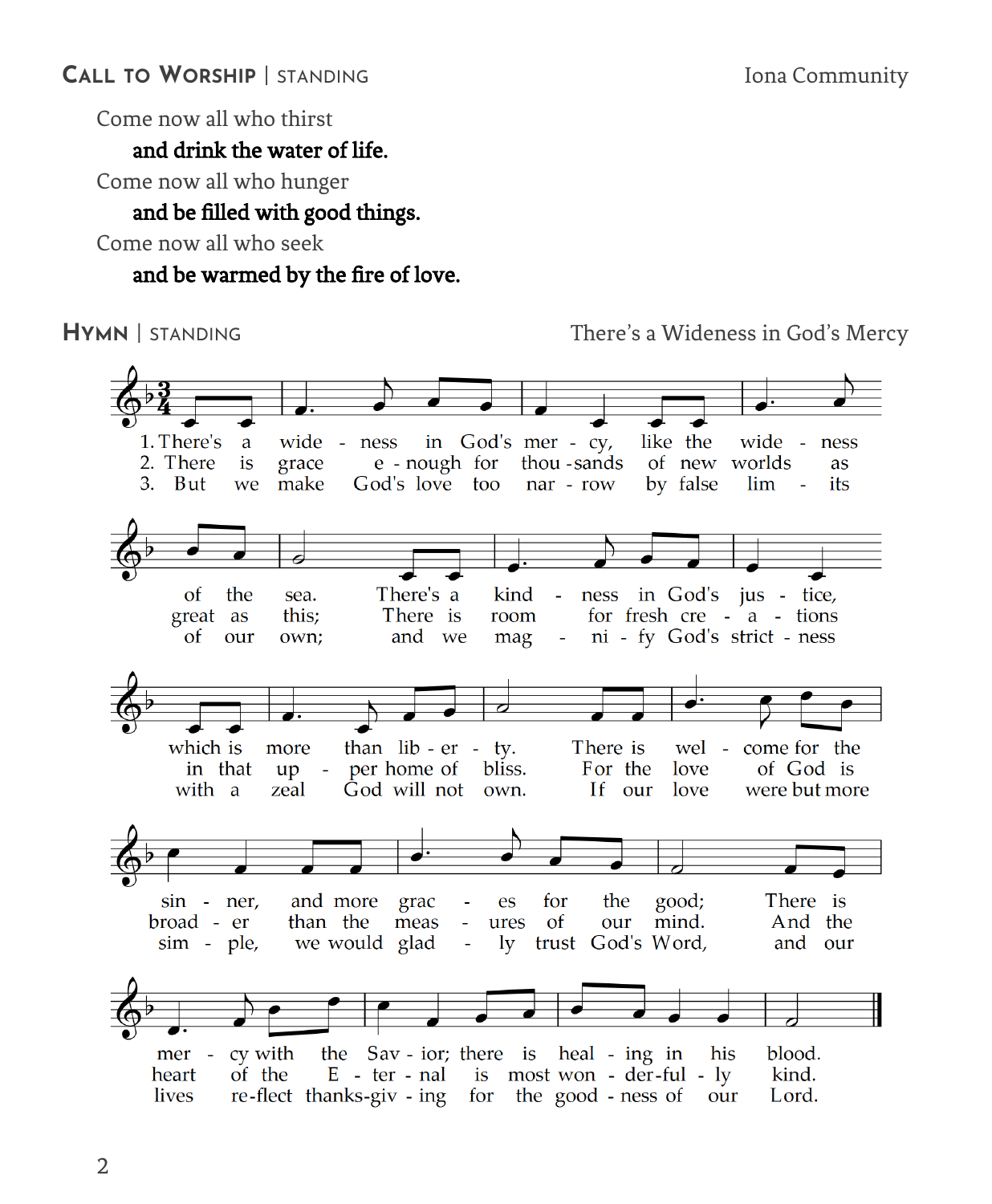#### **PRAYER OF CONFESSION** Iona Community

God our Creator, your kindness has brought us the gift of a new morning. Help us to leave yesterday, and not to covet tomorrow but to accept the uniqueness of today. By your love, take from us what we need to carry no longer, so that we may be free again to choose to serve you.

**RESPONSE** Trisagion (Kyivan Chant)



#### **WORDS OF ASSURANCE**

#### **CHORAL RESPONSE** Psalm 103

Bless the Lord, my soul; bless his holy name!

All that is in me, bless his holy name!

Who forgives our faults, crowns us with his love,

for he shows no anger; yet abounds in steadfast love.

Bless the Lord my soul.

For he know our frame; knows that we are dust.

We are as the grass; and must fade away.

But the steadfast love of the Lord our God

shall be everlasting for the ones who love the Lord!

Bless the Lord my soul.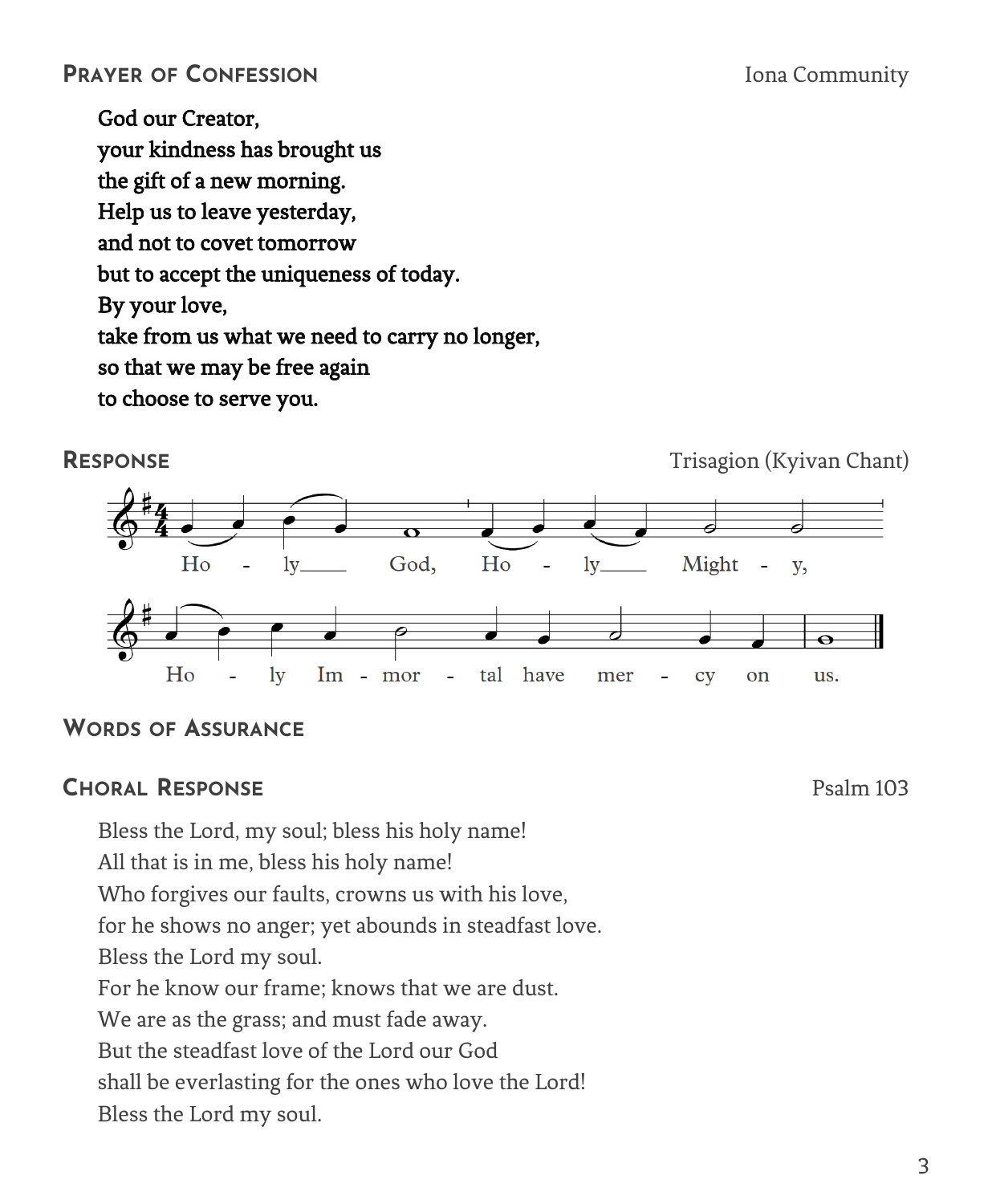# **LISTENING**

### **PRAYER FOR ILLUMINATION**

### **HEBREW SCRIPTURE** Isaiah 55:1-9

This is the word of the Lord. Thanks be to God.

The cantor sings the refrain first, then all repeat.



O God, you are my God, for you I long;

for you, O God, my soul is thirsting.

My body pines for you, like dry land without water. (refrain)

So in the sanctuary I have gazed on you,

to see your strength and your glory.

Your love is better than life; my lips will speak your praise. (refrain)

So I will bless you all my life,

in your name I will lift up my hands.

You satisfy my soul; I shall praise you with joy. (refrain)

For you have been my help, O Lord my God;

in the shadow of your wings I rejoice.

My soul clings to you; your right hand holds me fast. (refrain)

**GOSPEL** Luke 13:1-9

This is the word of the Lord. Thanks be to God.

Children are dismissed to K-6 Sunday School following the scripture reading.

**SERMON** Figs at Last Rev. Paul Gilmore

**PSALM** Psalm 63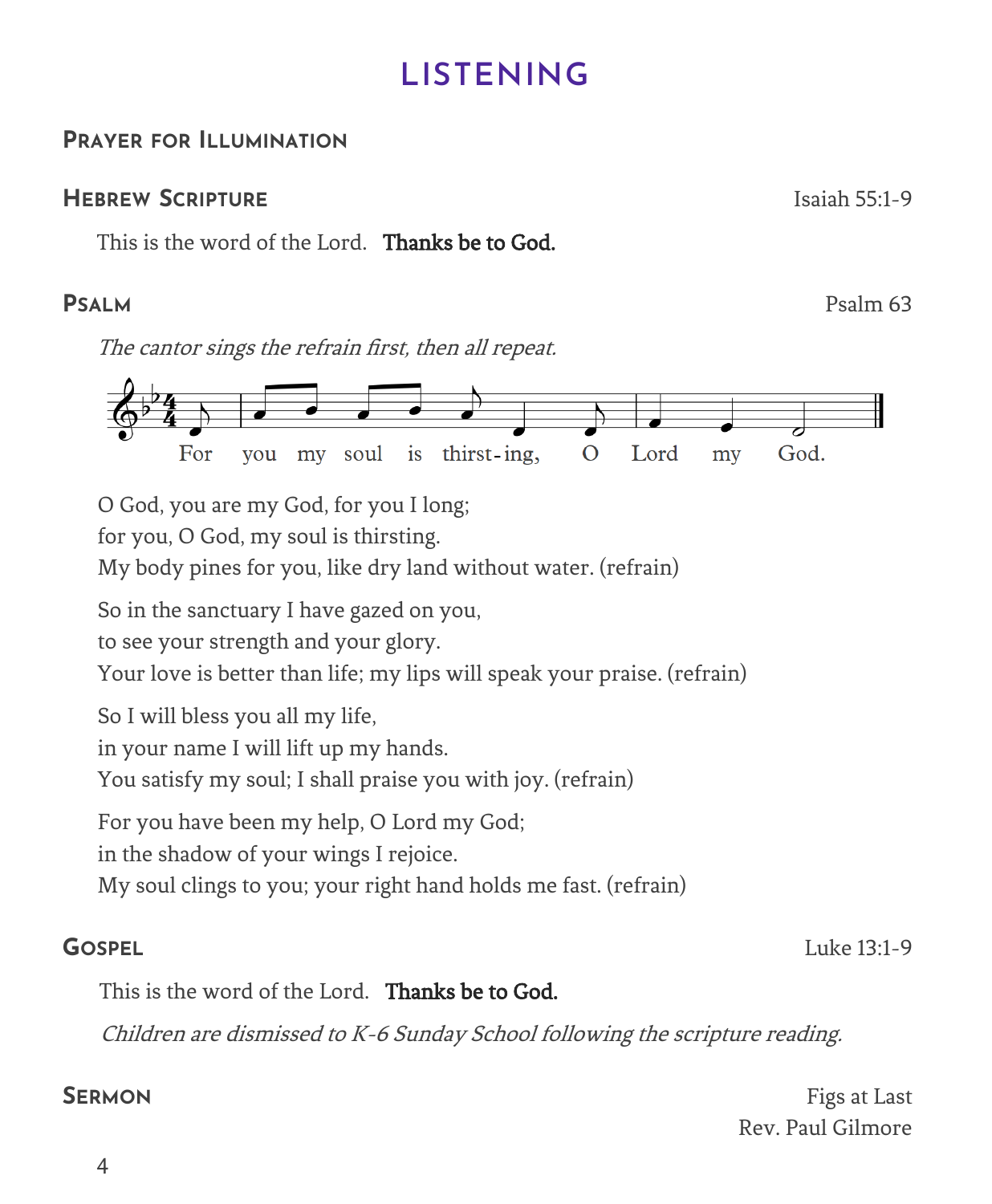# **RESPONDING**

#### **MUSICAL OFFERING** Whole Again

Bryan Wlas, soloist

#### **AFFIRMATION OF FAITH** | STANDING Iona Community

We believe in a bright and amazing God, who has been to the depths of despair on our behalf; who has risen in splendor and majesty; who decorates the universe with sparkling water, clear bright light, twinkling stars and sharp colors, over and over again. We believe that Jesus is the light of the world; that God believes in us, and trusts us, even though we make the same mistakes over and over again. We commit ourselves to Jesus, to one another as sisters and brothers, and to the Maker's business in the world. Amen.

#### **SHARING THE PEACE OF CHRIST** | STANDING

The peace of Christ be with you. And also with you.

Peace, Salaam, Shalom.

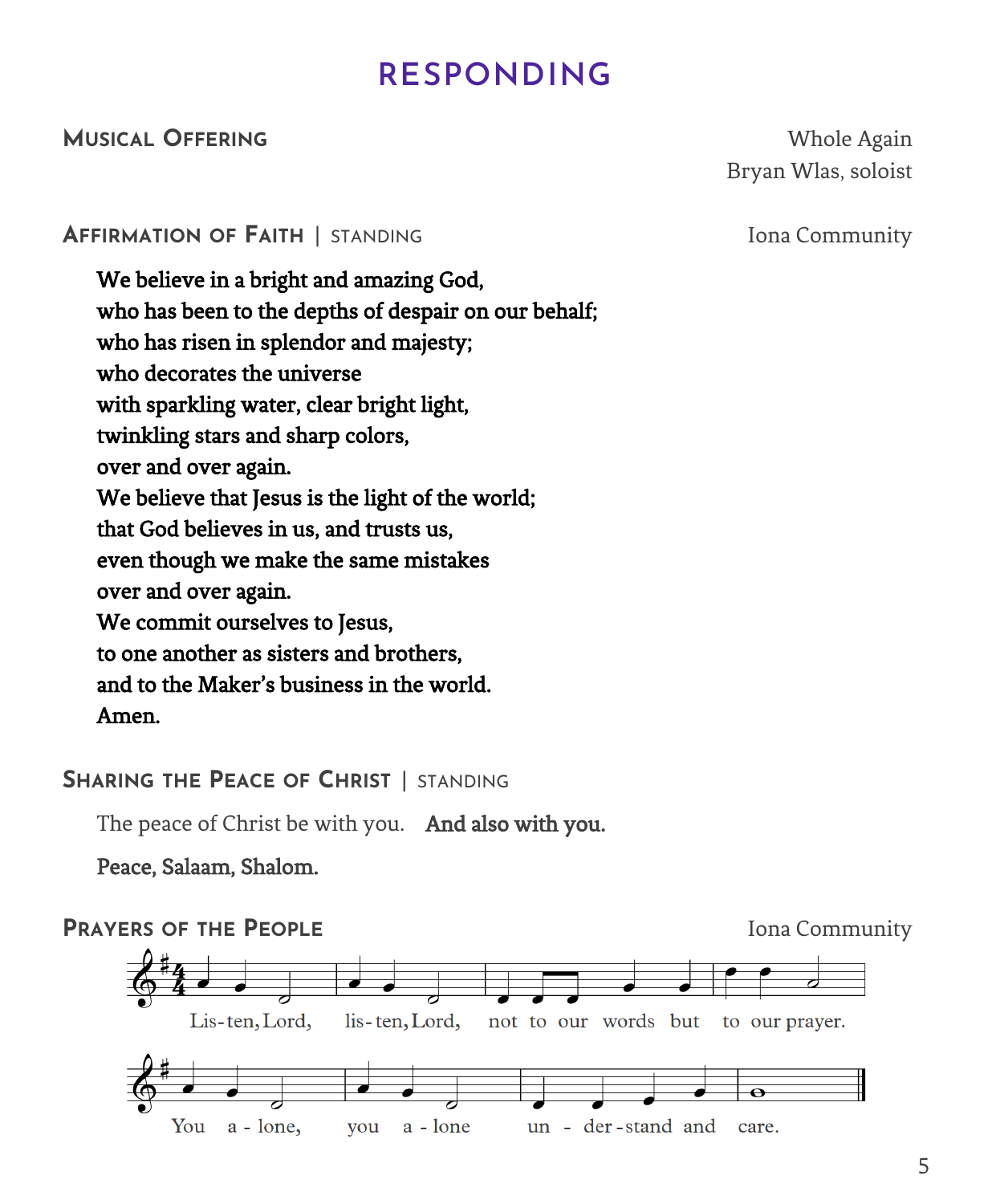### **THE LORD'S PRAYER**

Our Father, who art in heaven, hallowed be thy name.

Thy kingdom come, thy will be done, on earth as it is in heaven.

Give us this day our daily bread;

and forgive us our debts as we forgive our debtors;

and lead us not into temptation, but deliver us from evil.

For thine is the kingdom and the power and the glory, forever. Amen.



# **SENDING**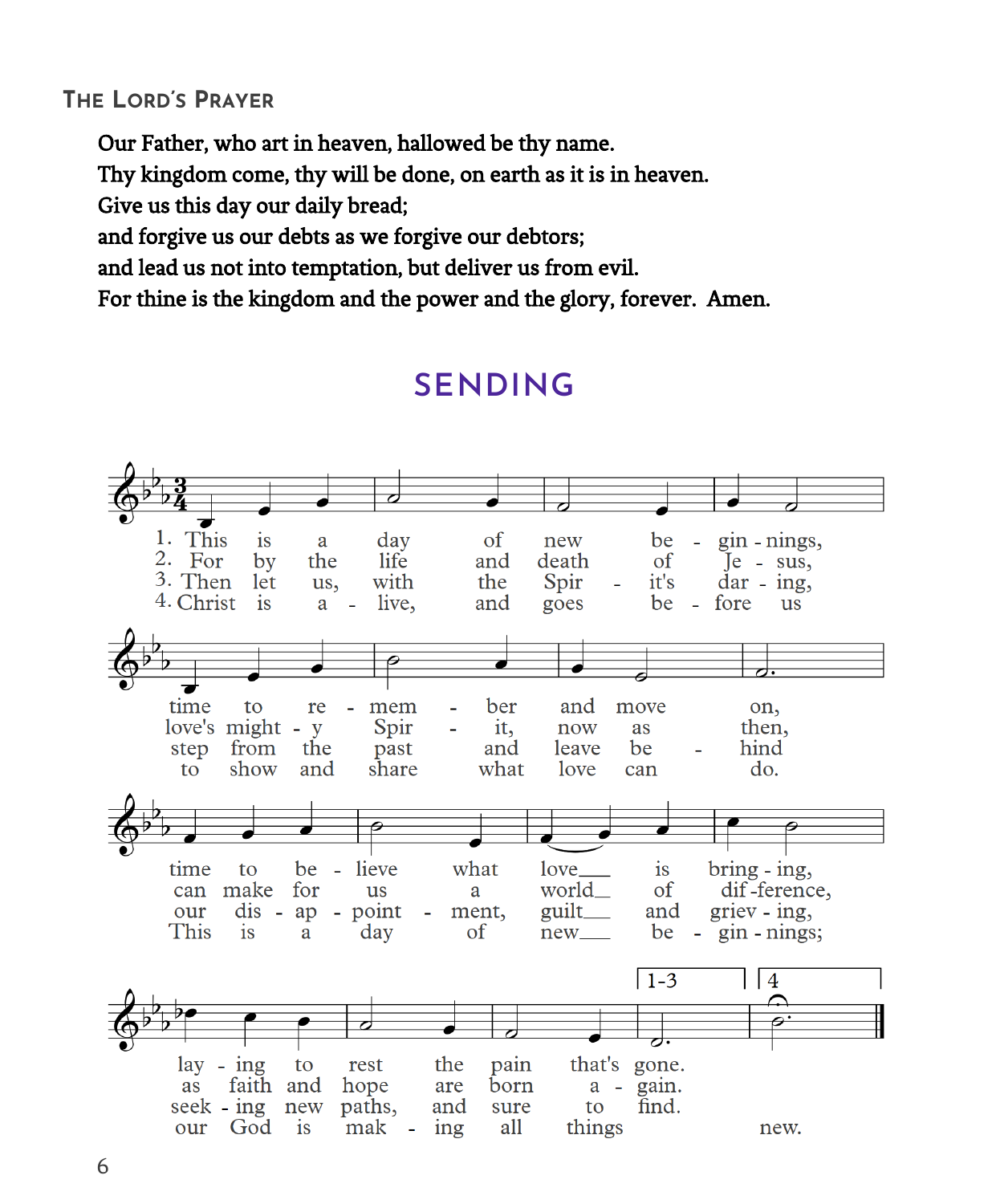#### **CHARGE AND BENEDICTION** | STANDING

#### **POSTLUDE**



#### **TODAY'S LITURGY AND PRAYERS**

Throughout Lent, we are incorporating prayers from the Iona Community into our Sunday worship. Iona Abbey is located off the coast of Scotland. Some of our WPC community will be going on pilgrimage to Iona this Summer.